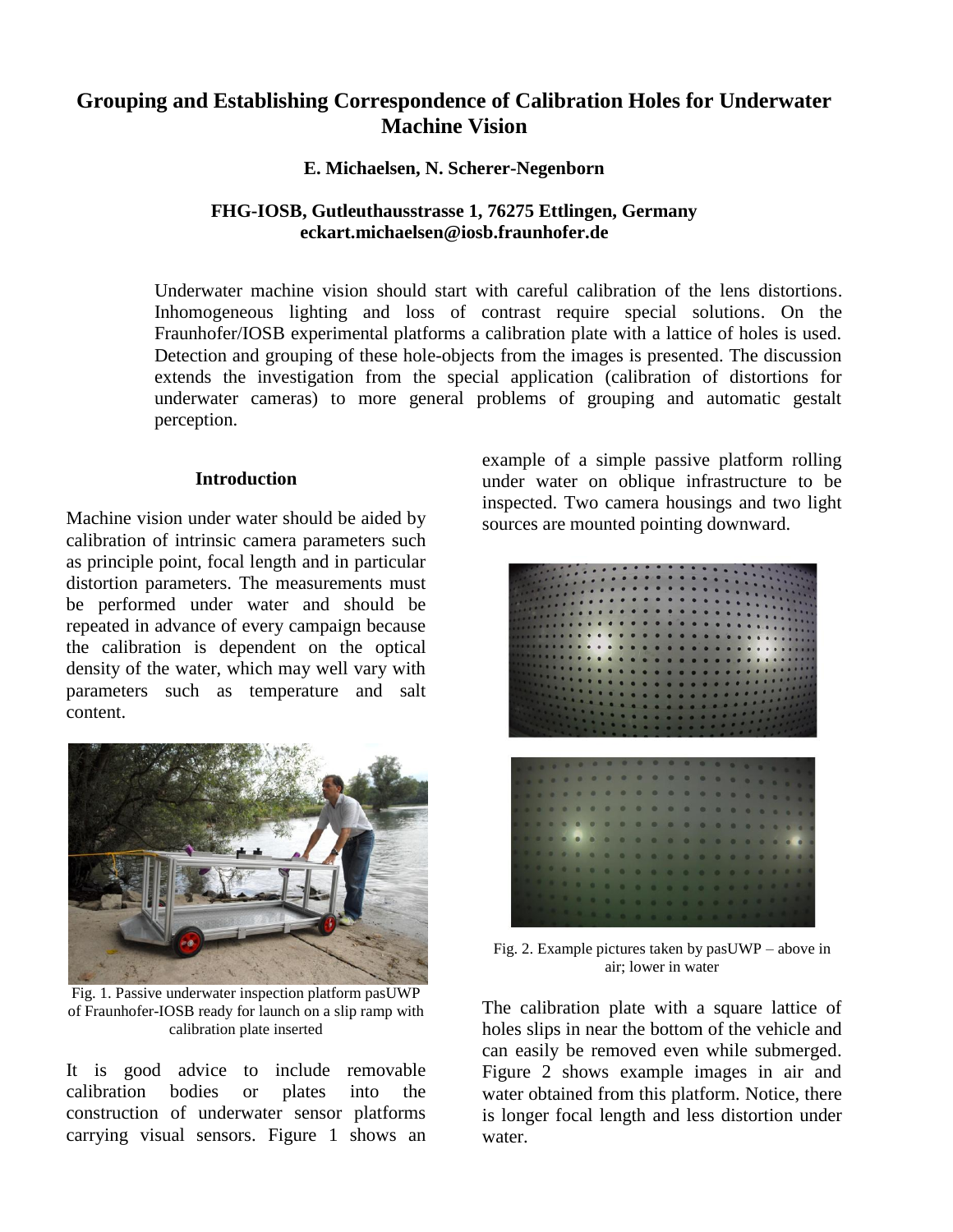### **Related Work**

**Calibration:** Most machine vision researchers active in the field emphasize the importance of lens distortion calibration – in particular for planar homography estimation. Standard stateof-the-art is the checker board method as presented by [7]. This is available as MatLab tool box or for free download from OpenCV. Such methods also estimate many other parameters such as image main point and focal length, etc. As point objects they use corner detection. For under water vision we are only interested in estimating a single distortion parameter and we have to cope with low contrast and inhomogeneous lighting. Therefore a specially tailored system is required. In [3] lens distortion models are discussed with particular attention to analytical un-distort functions.

**Under water inspection:** Vision is generally regarded as secondary sensor in the under-water community and thus people often have to get along with un-calibrated distortions. [1] discuss the possibility of calibrating lens distortions on such data afterwards. Some SLAM (simultaneous localization and mapping) work has been done for particular deep see biotopes [5] using the usual fundamental matrix and bundle adjustment methods.

**Gestalt grouping**: Lattice gestalts made of dot objects are among the favorite examples for the law of good continuation already presented in [6]. In these early publications the laws of perception are made plausible using the readers own perceptive apparatus on such dot patterns and illusory figures. Since the advent of machine vision methods are developed for the automation of gestalt perception. Latest advances are compared in a competition with benchmarks [2]. Emphasis is on lattice gestalts with perspective distortions. Lattice grouping with production systems has lately been described in [4]. There permanent scatterers in high-resolution space-borne SAR images and looking for facades was the application.

# **Correspondences for Calibration: A Grouping Task**

The following four recognition steps are distinguished: Segmentation, clustering, lattice grouping, and establishing correspondence.

1) **Segmentation:** In images such as displayed in Fig. 2 the holes always appear as dark circular discs of roughly known diameter. Such objects can be extracted using the following standard image processing methods: 1) Convolution filter with a mask representing the expected target appearance (disk template in Matlab). 2) Pick local optima at the scale of the expected spacing of the images. Use a threshold for optimum acceptance and generate thus a set of *local-optimum objects*.

2) **Clustering:** Depending on the previous step an object of interest – here a hole – can be found uniquely or multiply. The method outlined above may give several local optimum objects clustered together in good separation from other such clusters. Figure 3 shows a section of our sample image with such clusters.



Fig. 3. Some detected local minima displayed as yellow crosses – hole-objects can be determined with sub-pixel accuracy

The clusters are found by a simple greedy clustering technique: A local-optimum object is picked and other such objects very close to it are added to its cluster and removed from the search list. The center of gravity of a cluster gives the new *hole-object*'s location with subpixel accuracy.

3) **Lattice Grouping**: This can be treated by declarative definitions or by procedures. *Declaratively*, such grouping is handled e.g. by production systems [4]. In simple and special situations like this also a fixed *Procedure* can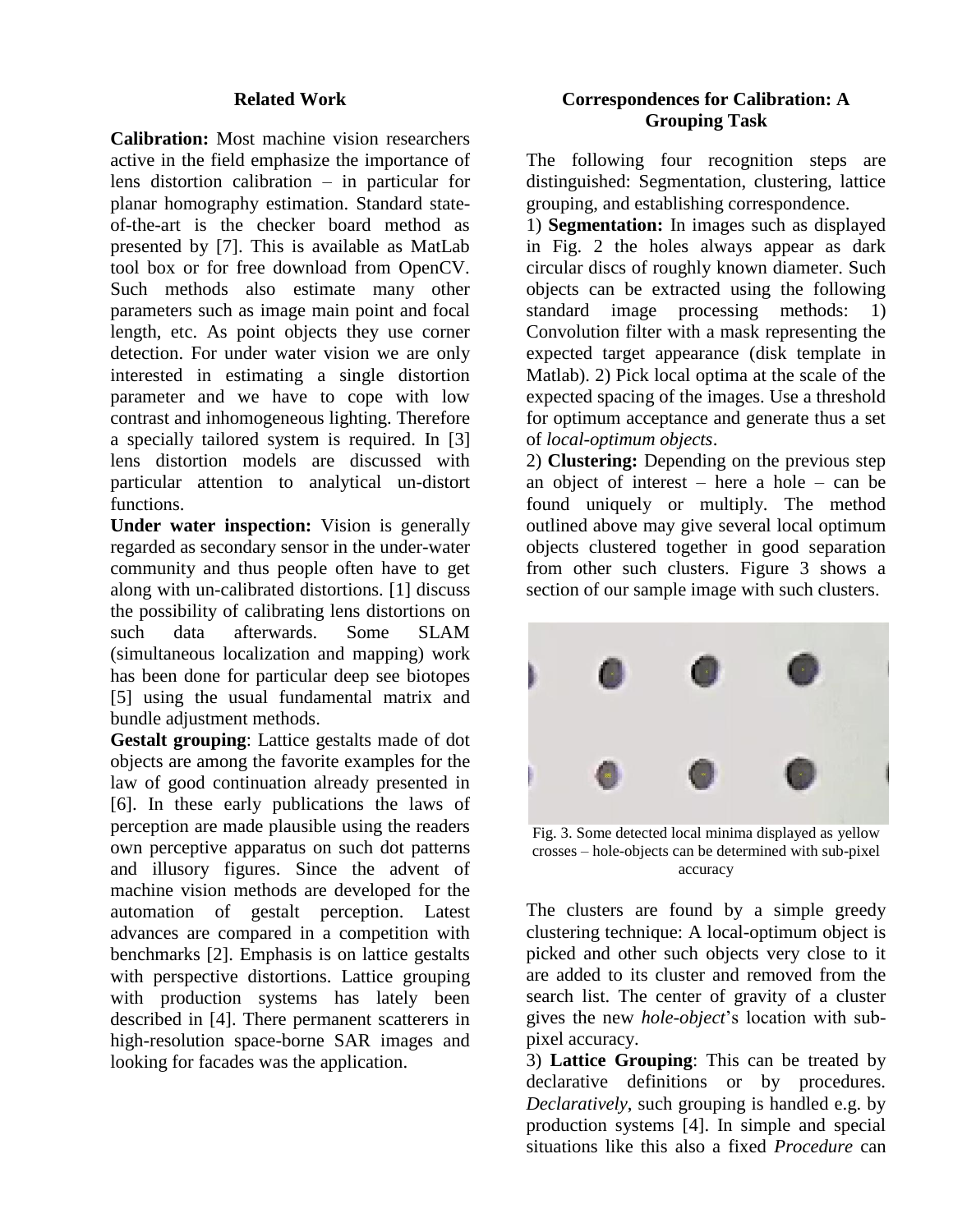be appropriate: First initialization - in particular of a generator vector – is required. Then stepwise prolongation – estimating the generator new from the observations – must be defined. Lens distortion and lighting problems are regarded low near the image center. Therefore, the grouping starts by picking the hole object closest to the image center (displayed in Figure 4 as red +) and its four closest neighbors in row and column direction. We call this central gestalt made of five holeobjects the *central cross*. Rather arbitrarily, in this work lattice grouping is performed rowwise in an inner loop and column-wise in the outer loop. The prolongation stops, when no hole-object is found where predicted (in the row) respectively no further row can be added to the column of rows. In Figure 4 such grouping can be seen as lattice of yellow crosses. Due to the high-light the grouping in the fourth row stops earlier than the other rows. One of the holes in the plate has not been found as hole-object.



Lattice of distorted hole-objects (yellow x), corresponding lattice of undistorted locations (blue x), and image center  $(\text{red } +)$ 

4) **Correspondence**: The *central cross* (five blue x in Figure 4 close to the red  $+$ ) also sets the undistorted lattice. It is displayed as blue crosses in the Figure. With every hole-object appended to the distorted lattice also a corresponding node is appended to the virtual undistorted lattice. Thus correspondence is trivial. Such a pair of distorted and undistorted hole-objects is called a *correspondence-object*.

#### **A Closed Form Distortion Model**

It is standard to model the distortion function for the image height by a truncated polynomial series with odd powers, and here we hope to get along with only one coefficient giving already a positive curvature with h>0:

$$
h' = h + k_1 h^3 \cdots \qquad (1)
$$

where *h* denotes the image height (distance from image center) in the distorted image and *h'* the image height in an ideal pin-hole projection. Fitting such a cubic least squares error sum to the empirical data is possible in closed form:

$$
k_{1} = \frac{\sum_{i} (h'_{i} - h_{i}) h_{i}^{3}}{\sum_{i} h_{i}^{6}}
$$
 (2)

where the  $(h<sub>i</sub>h<sub>i</sub>)$  are the correspondenceobjects mentioned above. Breaking the sequence at  $k_l$  leads to stable estimation even from low numbers of correspondences and an inversion that can also be given in closed form using Cardano roots. Provided

$$
4k_1 - 27k_1^2h'^2 < 0 \tag{3}
$$

two complex and one meaningful real root exists which can be obtained from

$$
h = -\frac{1}{3k_1} \sqrt[3]{\frac{1}{2} -r + \sqrt{r^2 + 108k_1^3}}
$$

$$
-\frac{1}{3k_1} \sqrt[3]{\frac{1}{2} -r - \sqrt{r^2 + 108k_1^3}}
$$
(4)

where  $r=27k_12h'$ .

Such inversion is needed for production of resampled images such as presented in Fig. 4.

#### **Discussion, Results, and Conclusion**

Benign settings such as the one presented here hide the fact that grouping is a non-trivial task. The *cluster grouping* – according to the gestalt principle "proximity" can be regarded as benign if the size of the clusters is significantly smaller than their spacing (such as factor 10). Then a